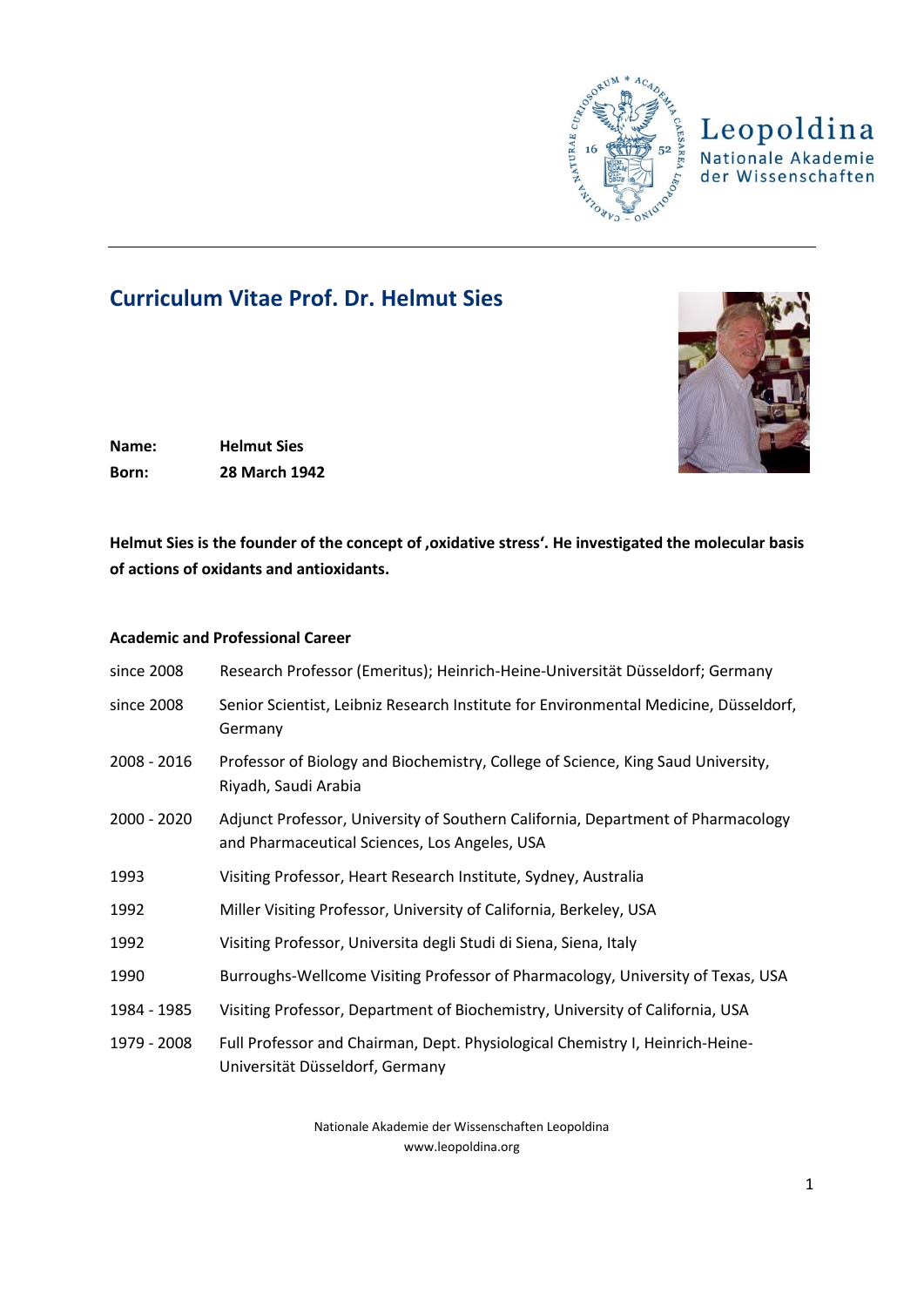| 1978 - 1979 | Apl. Professor, Dept. Physiological Chemistry, Ludwig-Maximilians-University (LMU)<br>Munich, Germany |
|-------------|-------------------------------------------------------------------------------------------------------|
| 1974 - 1978 | Wissenschaftlicher Rat, Dept. Physiological Chemistry, LMU Munich, Germany                            |
| 1972        | Habilitation for Physiological Chemistry and Physical Biochemistry, LMU Munich,<br>Germany            |
| 1968 - 1974 | Assistant, Dept. Physiological Chemistry, LMU Munich, Germany                                         |
| 1967        | M.D., LMU Munich, Germany                                                                             |
| 1966        | Clinical Studies, LMU Munich and Sorbonne Paris, France                                               |
| 1963        | Preclinical Studies, LMU Munich and University of Tübingen, Germany                                   |
| 1961        | Studium generale, Leibniz Kolleg, University of Tübingen, Germany                                     |

### **Functions in Scientific Societies and Committees (Selection)**

| 2009 - 2011 | Vice-President, Council for the Lindau Nobel Laureate Meetings                                                |
|-------------|---------------------------------------------------------------------------------------------------------------|
| 2006        | Chair, SFB 503 "Molekulare and zelluläre Mediatoren exogener Noxen", Deutsche<br>Forschungsgemeinschaft (DFG) |
| 2005 - 2011 | Member, Kuratorium Nobel Prize Winners Meeting at Lindau                                                      |
| 2004 - 2008 | President, Oxygen Club of California (OCC)                                                                    |
| 2003 - 2005 | Vice-President, Union of German Academies of Sciences and Humanities                                          |
| 2002 - 2005 | President, North Rhine-Westphalian Academy of Sciences                                                        |
| 2001 - 2002 | Member, Review Panel, Royal Society, European Science Foundation (ESF)                                        |
| 2000 - 2002 | Vice-President, North Rhine-Westphalian Academy of Sciences                                                   |
| 1998 - 2002 | Chairman, Kuratorium des Max-Planck-Instituts für Molekulare Physiologie                                      |
| 1998 - 2000 | President, International Society for Free Radical Research                                                    |
| 1998 - 2000 | Member, FEBS Publications Committee, Federation of European Biochemical<br>Societies                          |
| 1995 - 1998 | Chairperson, Section of Toxicology, International Union of Basic and Clinical<br>Pharmacology (IUPHAR)        |
| 1991 - 2009 | Member, UNESCO Global Network for Molecular and Cell Biology                                                  |
| 1991 - 1995 | Advisory Board, GSF Forschungszentrum für Umwelt und Gesundheit, München                                      |
| 1989 - 1990 | President, Society for Free Radical Research (SFRR), European Region                                          |
| since 1985  | Advisory Board, Doktor Robert Pfleger-Stiftung, Bamberg                                                       |
| 1985 - 2010 | Chairman, Krebsforschung International e.V.<br>Nationale Akademie der Wissenschaften Leopoldina               |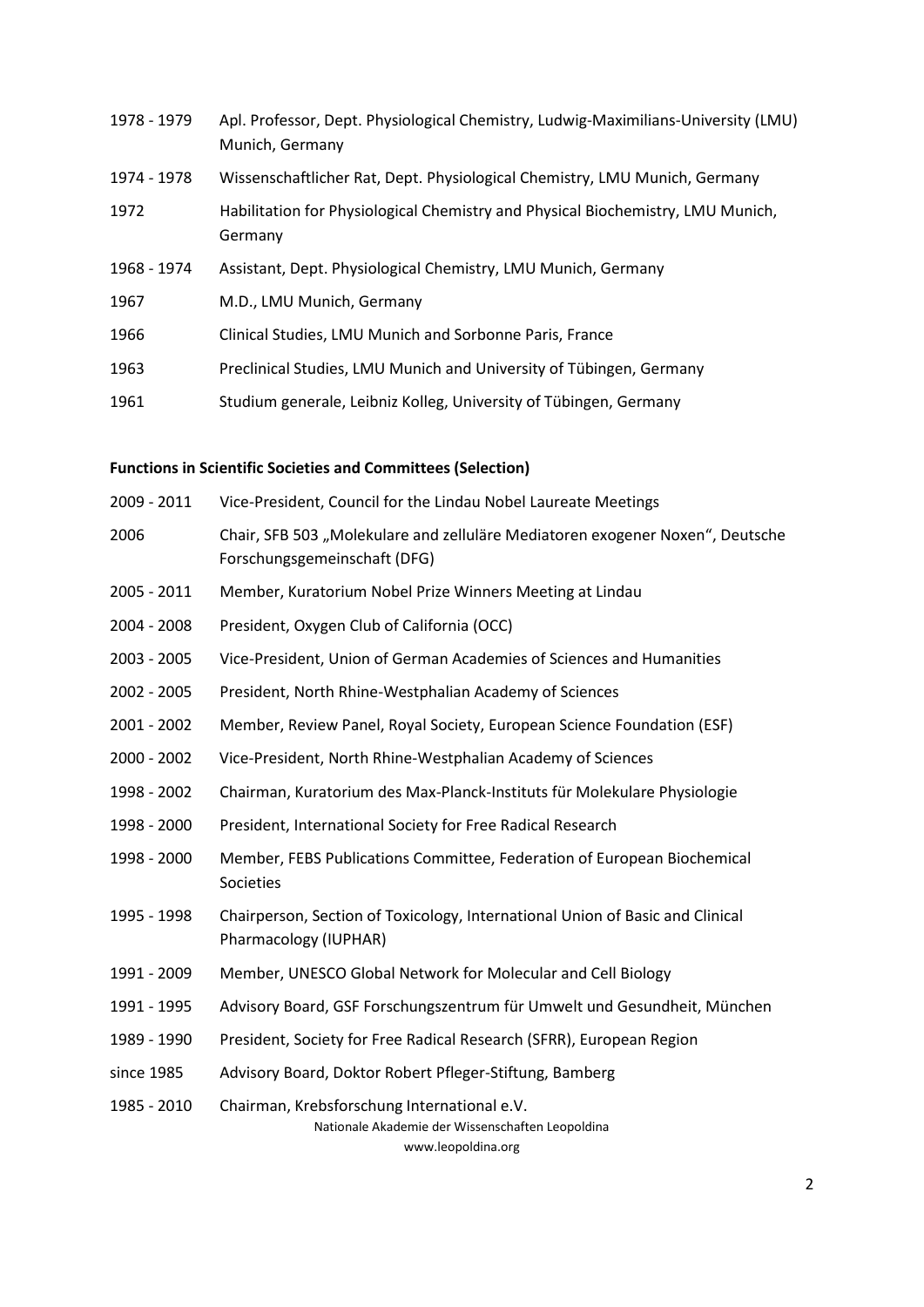- 1984 2000 Member, Advisory Committee, Gesellschaft für Biologische Chemie
- 1984 1999 Member, Selection Committee, Alexander von Humboldt-Stiftung

| <b>Honours and Awarded Memberships (Selection)</b> |                                                                                                       |  |
|----------------------------------------------------|-------------------------------------------------------------------------------------------------------|--|
| 2021                                               | Fellow of the American Society of Nutrition (ASN)                                                     |  |
| 2020                                               | Foreign Member of the Polish Academy of Arts and Sciences                                             |  |
| 2019                                               | Kopernikus Medal, University of Ferrara, Italy                                                        |  |
| 2014                                               | Trevor Slater Award, Society for Free Radical Research International, Kyoto                           |  |
| 2013                                               | Linus Pauling Institute Prize for Health Research                                                     |  |
| 2010                                               | Honorary M.D. Degree, Universidad de la Republica, Montevideo, Uruguay                                |  |
| since 2001                                         | NFCR Fellow, National Foundation for Cancer Research, Bethesda/ USA                                   |  |
| since 2001                                         | Fellow, Royal College of Physicians, London (F.R.C.P.)                                                |  |
| since 2000                                         | Member, German National Academy of Sciences Leopoldina                                                |  |
| 1999                                               | Werner Heisenberg-Medal of the Alexander von Humboldt Foundation                                      |  |
| since 1996                                         | Corresponding Member, Academy of Medicine Buenos Aires                                                |  |
| 1996                                               | Honorary Ph.D. Degree, University of Buenos Aires, Argentina                                          |  |
| 1994                                               | ISFE-Prize, Internationale Stiftung zur Förderung der Ernährungsforschung und<br>Ernährungsaufklärung |  |
| since 1991                                         | Member of the North Rhine-Westphalian Academy of Sciences, Humanities and the<br>Arts                 |  |
| since 1991                                         | Corresponding Member, Heidelberg Academy of Sciences and Humanities                                   |  |
| since 1991                                         | Honorary Member, Japanese Society of Vitaminology                                                     |  |
| 1990                                               | Claudius-Galenus-Prize                                                                                |  |
| since 1988                                         | Honorary Member, American Society for Biochemistry and Moloecular Biology<br>(ASBMB)                  |  |
| 1988                                               | Ernst Jung Prize for Medicine                                                                         |  |
| 1986                                               | Silver Medal of the Karolinska Institute                                                              |  |
| 1985                                               | Distinguished Foreign Scholar, Mid-America State Universities Association (MASUA)                     |  |
| 1978                                               | FEBS Anniversary Prize, Federation of European Biochemical Societies                                  |  |

Nationale Akademie der Wissenschaften Leopoldina www.leopoldina.org